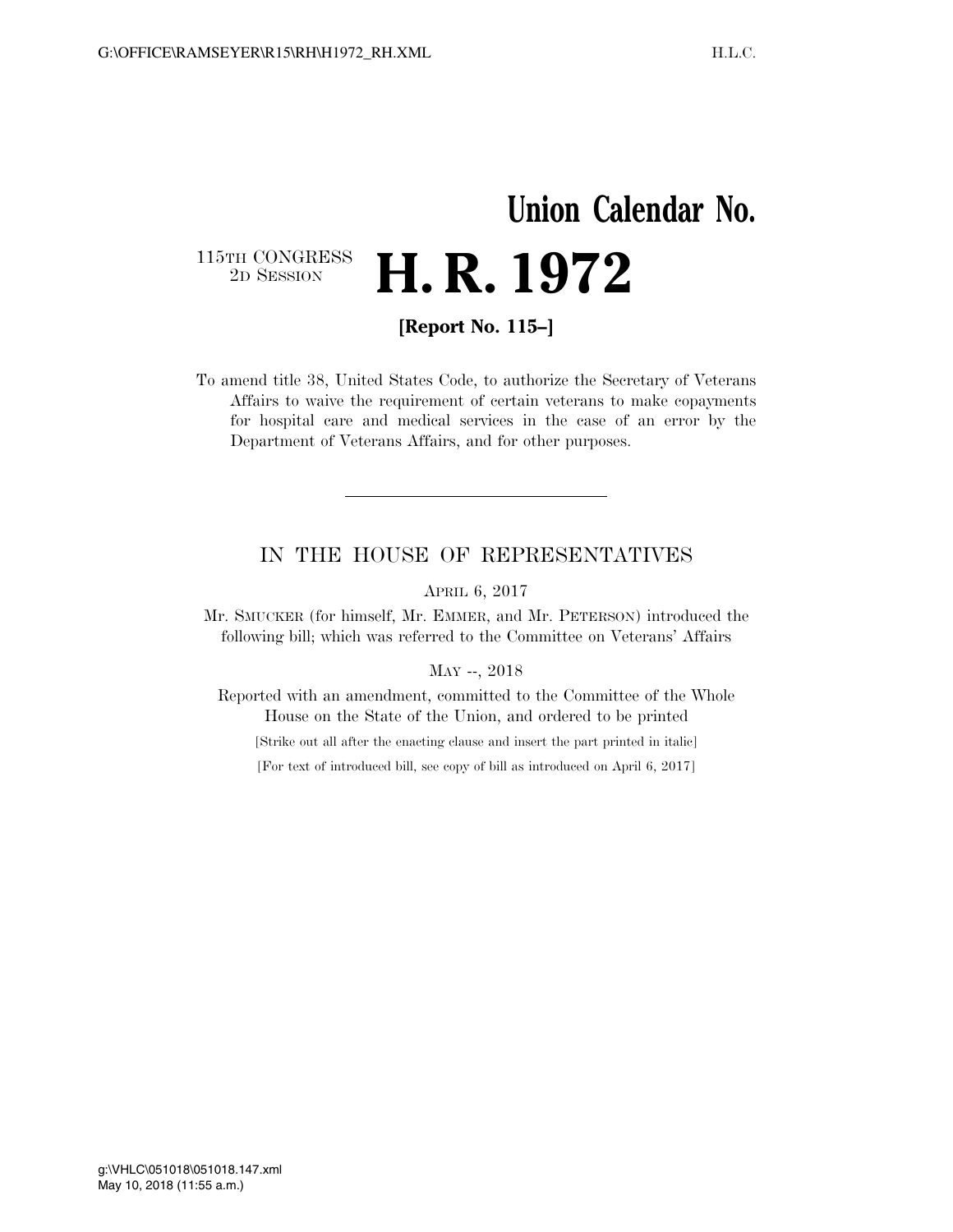## **A BILL**

To amend title 38, United States Code, to authorize the Secretary of Veterans Affairs to waive the requirement of certain veterans to make copayments for hospital care and medical services in the case of an error by the Department of Veterans Affairs, and for other purposes.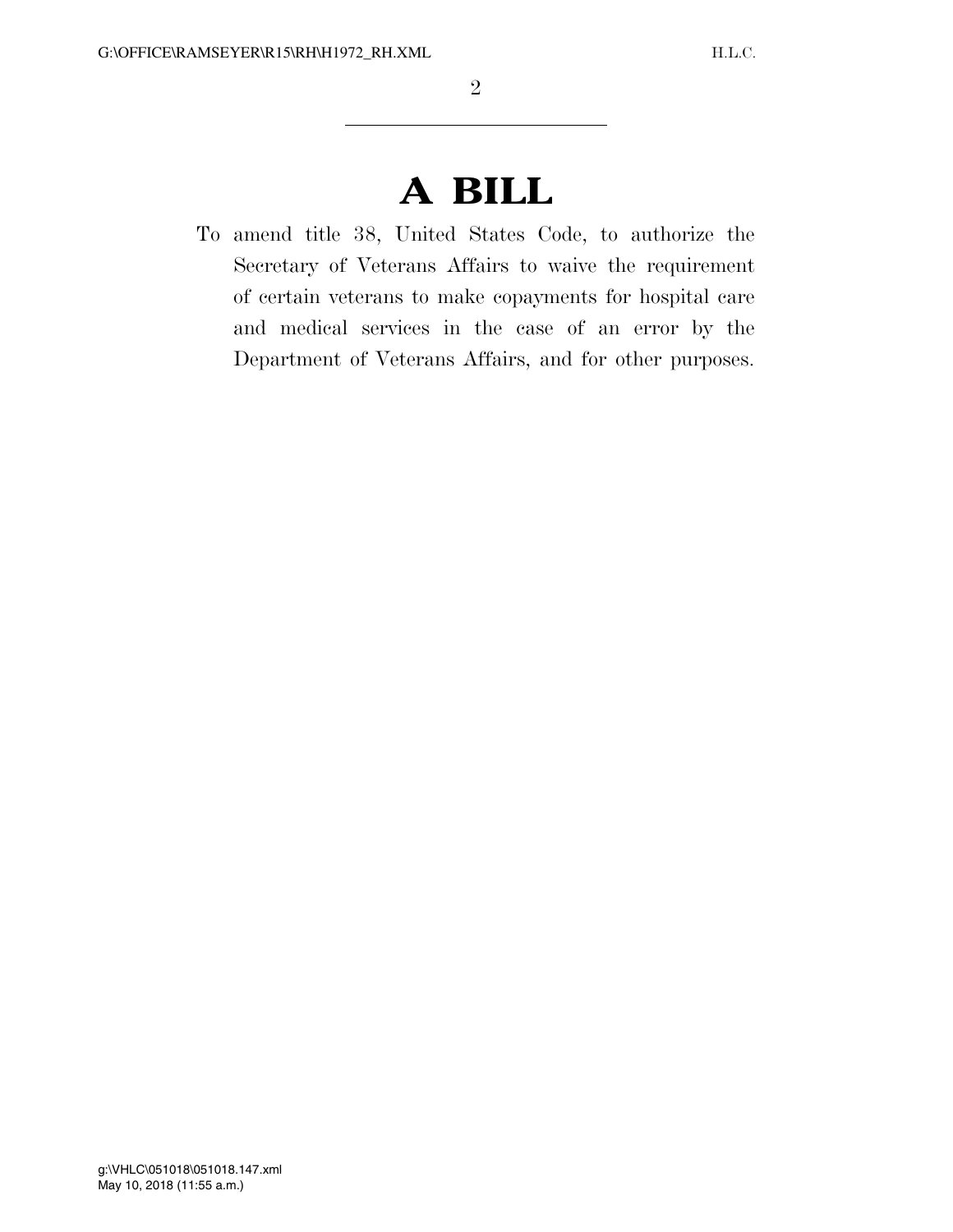*Be it enacted by the Senate and House of Representa- tives of the United States of America in Congress assembled, SECTION 1. SHORT TITLE. This Act may be cited as the ''VA Billing Account- ability Act''. SEC. 2. AUTHORITY OF SECRETARY OF VETERANS AFFAIRS TO WAIVE REQUIREMENT OF CERTAIN VET- ERANS TO MAKE COPAYMENTS FOR CARE AND SERVICES IN THE CASE OF DEPARTMENT OF VETERANS AFFAIRS ERROR. (a) HOSPITAL CARE, NURSING HOME CARE, AND MEDICAL SERVICES.—Section 1710(f)(3) of title 38, United States Code, is amended by adding at the end the following new subparagraph: ''(G) The Secretary may waive the requirement of a veteran to make a payment under this subsection or sub- section (g) if— ''(i) an error committed by the Department or an employee of the Department was the cause of de- laying notification sent to the veteran of the require- ment to make the payment; and ''(ii) the veteran received such notification later than 180 days after the date on which the veteran re- ceived the care or services for which the payment was required.''.*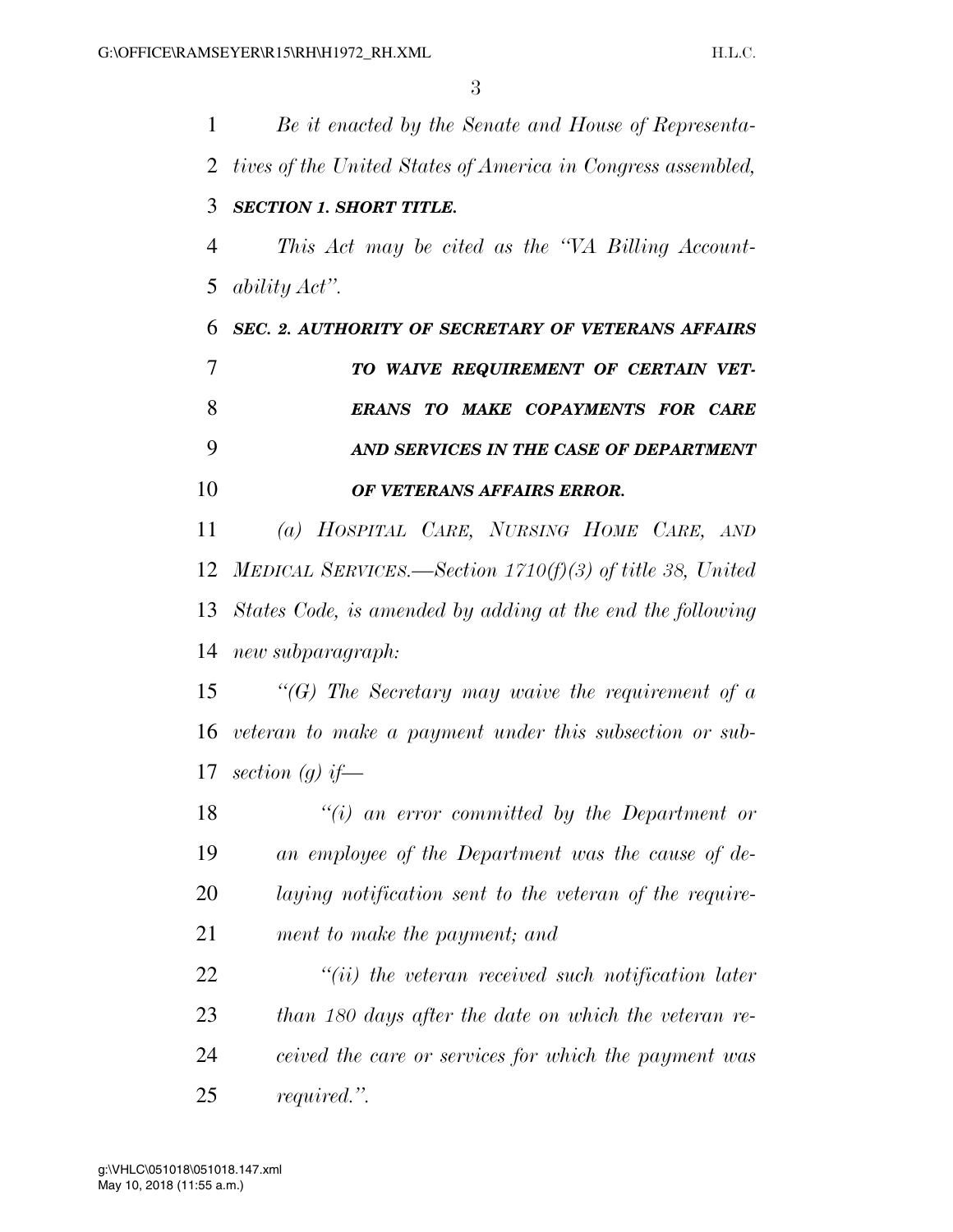| $\mathbf{1}$   | (b) MEDICATIONS.—Section $1722A$ of such title is            |
|----------------|--------------------------------------------------------------|
| $\overline{2}$ | $amended-$                                                   |
| 3              | $(1)$ by redesignating subsection $(c)$ as subsection        |
| $\overline{4}$ | $(d)$ ; and                                                  |
| 5              | $(2)$ by inserting after subsection (b) the following        |
| 6              | new subsection $(c)$ :                                       |
| 7              | $\lq\lq c$ The Secretary may waive the requirement of a      |
| 8              | veteran to make a payment under this section if—             |
| 9              | $\lq(1)$ an error committed by the Department or             |
| 10             | an employee of the Department was the cause of de-           |
| 11             | laying notification sent to the veteran of the require-      |
| 12             | ment to make the payment; and                                |
| 13             | $\lq(2)$ the veteran received such notification later        |
| 14             | than 180 days after the date on which the veteran re-        |
| 15             | ceived the medication for which the payment was re-          |
| 16             | quired.".                                                    |
| 17             | (c) BILLING PROCEDURES.—                                     |
| 18             | (1) IN GENERAL.—Subchapter I of chapter 17 of                |
| 19             | such title is amended by adding at the end the fol-          |
| 20             | <i>lowing new section:</i>                                   |
| 21             | "§1709C. Procedures for copayments                           |
| 22             | "(a) CARE AT DEPARTMENT FACILITY.—(1) In requir-             |
|                | 23 ing a veteran to make a payment for care or services pro- |
|                | 24 vided at a medical facility of the Department pursuant to |
|                | 25 this chapter, including sections 1710 and 1722A, the Sec- |
|                |                                                              |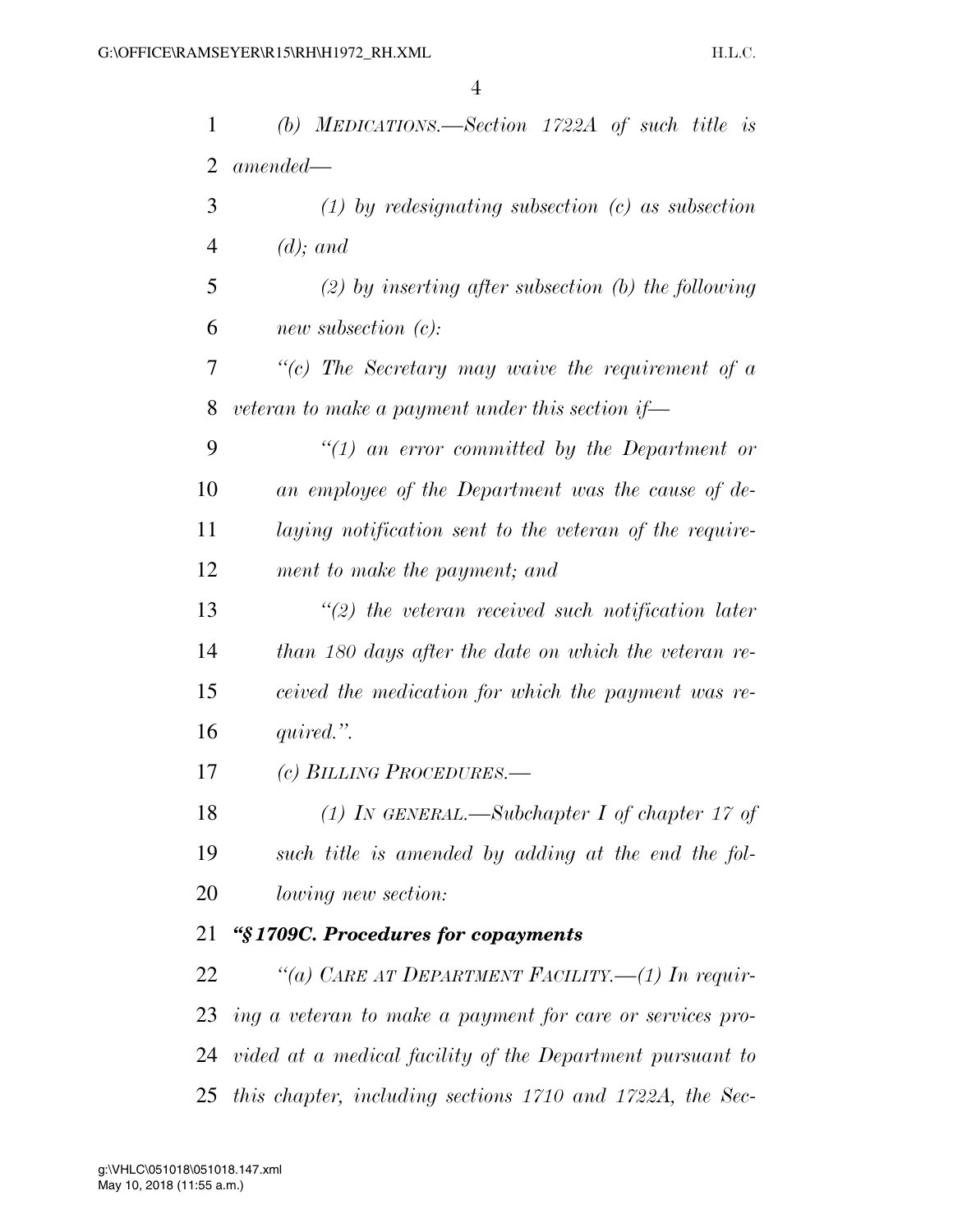*retary shall provide to such veteran a notification of such required payment by not later than 180 days after the date on which the veteran receives the care or services for which payment is required.* 

 *''(2) If the Secretary does not provide to a veteran a notification of the required payment by the date required under paragraph (1), the Secretary may not collect such payment, including through a third-party entity, unless the Secretary provides the veteran the following:* 

 *''(A) Information regarding how to apply for a waiver described in section 1710(f)(3)(G) or section 1722A(c) of this title, as appropriate.* 

 *''(B) Information regarding how to establish a payment plan with the Secretary.* 

 *''(C) Opportunity to make such a waiver or es-tablish such a payment plan.* 

 *''(b) CARE AT NON-DEPARTMENT FACILITY.—(1) In requiring a veteran to make a payment for care or services provided at a non-Department facility pursuant to this chapter or other provision of law, the Secretary shall pro- vide to such veteran a notification of such required payment by not later than 18 months after the date on which the veteran receives the care or services for which payment is required.*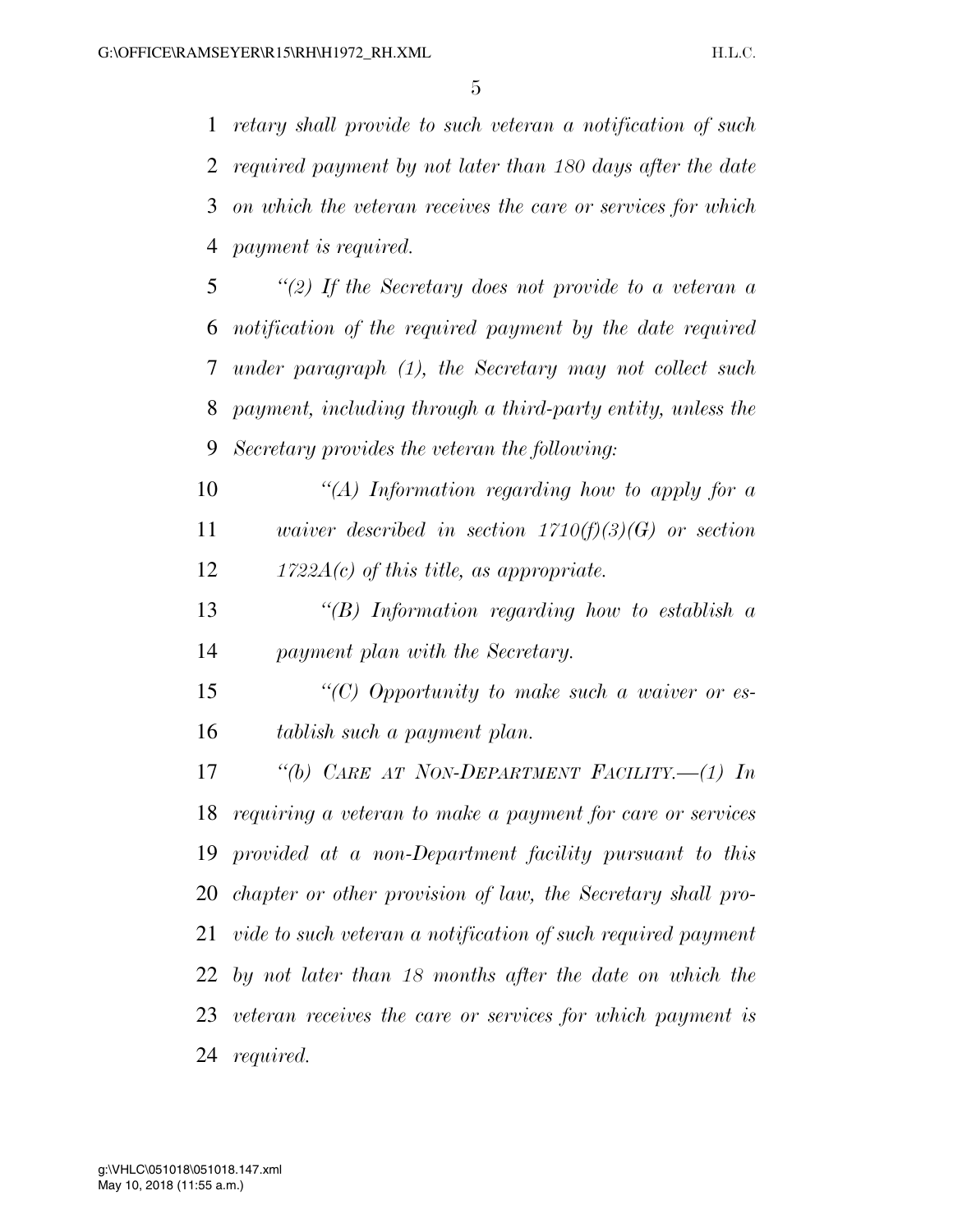| 1  | "(2) If the Secretary does not provide to a veteran a       |
|----|-------------------------------------------------------------|
| 2  | notification of the required payment by the date required   |
| 3  | under paragraph (1), the Secretary may not collect such     |
| 4  | payment, including through a third-party entity, unless the |
| 5  | Secretary provides the veteran the following:               |
| 6  | "(A) Information regarding how to apply for a               |
| 7  | <i>waiver described in paragraph</i> $(3)$ .                |
| 8  | "(B) Information regarding how to establish $\alpha$        |
| 9  | payment plan with the Secretary.                            |
| 10 | "(C) Opportunity to make such a waiver or es-               |
| 11 | tablish such a payment plan.                                |
| 12 | $\lq(3)$ The Secretary may waive the requirement of a       |
| 13 | veteran to make a payment for care or services provided     |
| 14 | at a non-Department facility pursuant to this chapter or    |
| 15 | other provision of law if-                                  |
| 16 | $\lq (A)$ an error committed by the Department, an          |
| 17 | employee of the Department, or a non-Department fa-         |
| 18 | cility was the cause of delaying the notification sent      |
| 19 | to the veteran of the requirement to make the pay-          |
| 20 | ment; and                                                   |
| 21 | $\lq (B)$ the veteran received such notification after      |
| 22 | the period described in paragraph $(1)$ .".                 |
| 23 | (2) CLERICAL AMENDMENT.—The table of sec-                   |
| 24 | tions at the beginning of such chapter is amended by        |